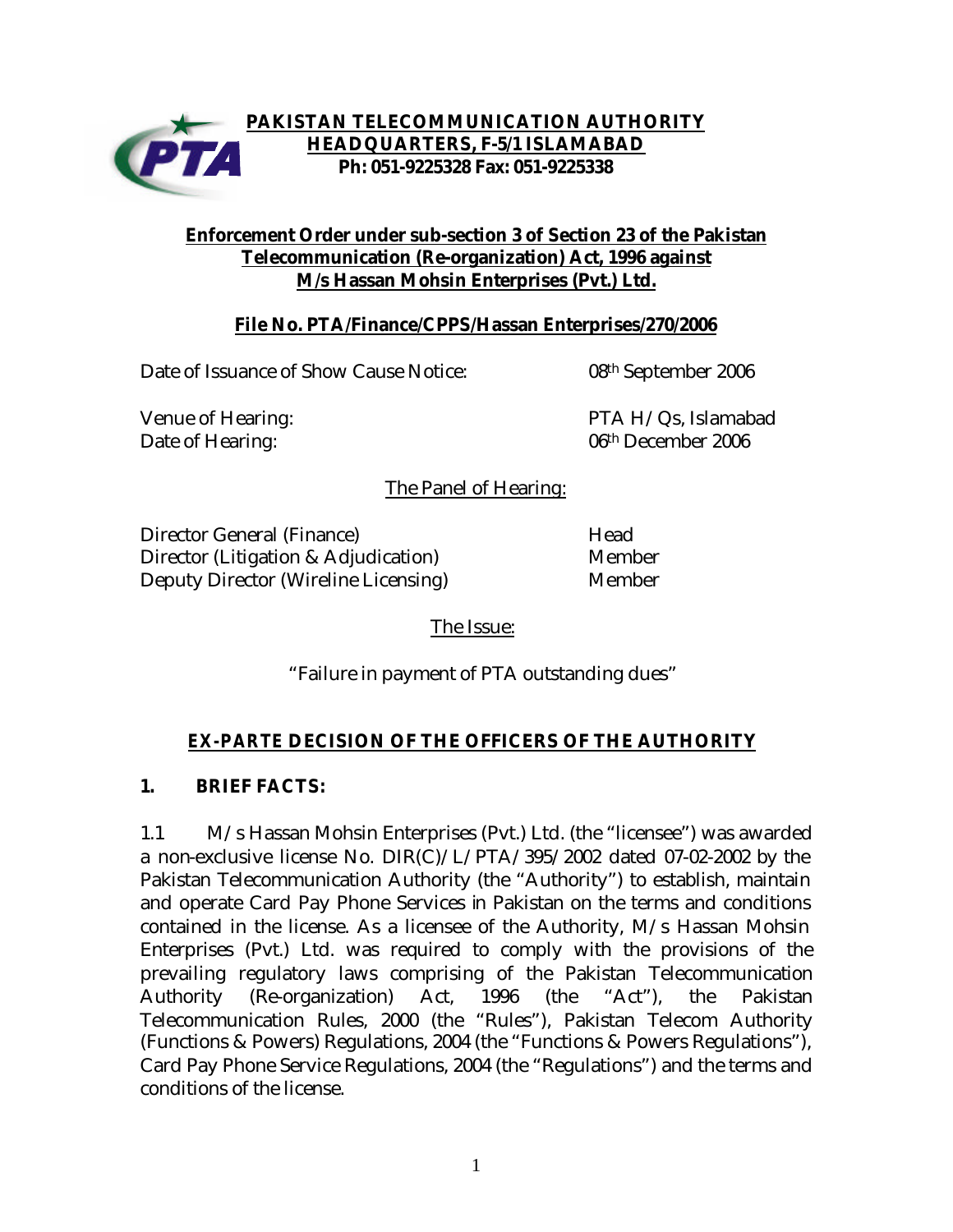1.2 Provisions of clause 8.1 of Appendix B of the Rules, clause 7 of the Regulations and clause 3.2 and 3.3 of the conditions of the license make it obligatory on the licensee to deposit annual license fee in the first quarter of every financial year and also to submit audited financial statements and summary of the accounts to the Authority within three months of the closing date of each financial year.

1.3 The licensee i.e. M/s Hassan Mohsin Enterprises (Pvt.) Ltd. had a total outstanding dues of Rs. 499,582/- against annual license fee till the years ended June 30, 2005. The licensee failed to deposit the said outstanding amount despite various demands made by the Authority, including letters dated 15th March 2006 and 12th April 2006, respectively. Hence, a Show Cause Notice under section 23 of the Act was issued to the licensee on 08th September 2006 on its provided available address, which was neither responded by the licensee within the prescribed period of thirty days nor returned undelivered which fact proves that the notice was properly served. It is worth noting here that previously the Authority vide determination No. 14-170/L&A/PTA/04 dated 16th March 2005 had allowed the licensee on its own commitment to deposit the outstanding dues in easy installments but it remained fail to clear the outstanding dues and the two post-dated cheques No. 617240 dated 15-04-2005 and 617244 dated 15-07- 2005 for payment of Rs.  $100,000/$ - & Rs. 200,000/- submitted by the licensee, were dishonored from the bank concerned.

1.4 In order to proceed further in the matter, the licensee was required to appear before the hearing panel (for personal hearing) through Hearing Notice dated 28th November 2006 and was also telephonically informed of the hearing on 06th December 2006 but none on behalf of the licensee appeared before the hearing panel.

# **2. ORDER**

2.1 Since the licensee failed to appear for personal hearing and present its stance, the hearing panel is left with no other option but to decide the matter *exparte* on the basis of available record. The hearing panel has also noted with great concern the licensee's attitude towards today's hearing and its previous track record.

2.2 Today's hearing was convened not to necessarily impose any penalty on the licensee but to listen to the licensee's reasons, if any, for the aforementioned violation committed by it and to pass an appropriate order in the matter. However, to reiterate, since the licensee has failed to appear and has kept us deprived of its point of view and this situation has constrained us to follow the record available before us and to decide the issue *ex-parte* in its absence.